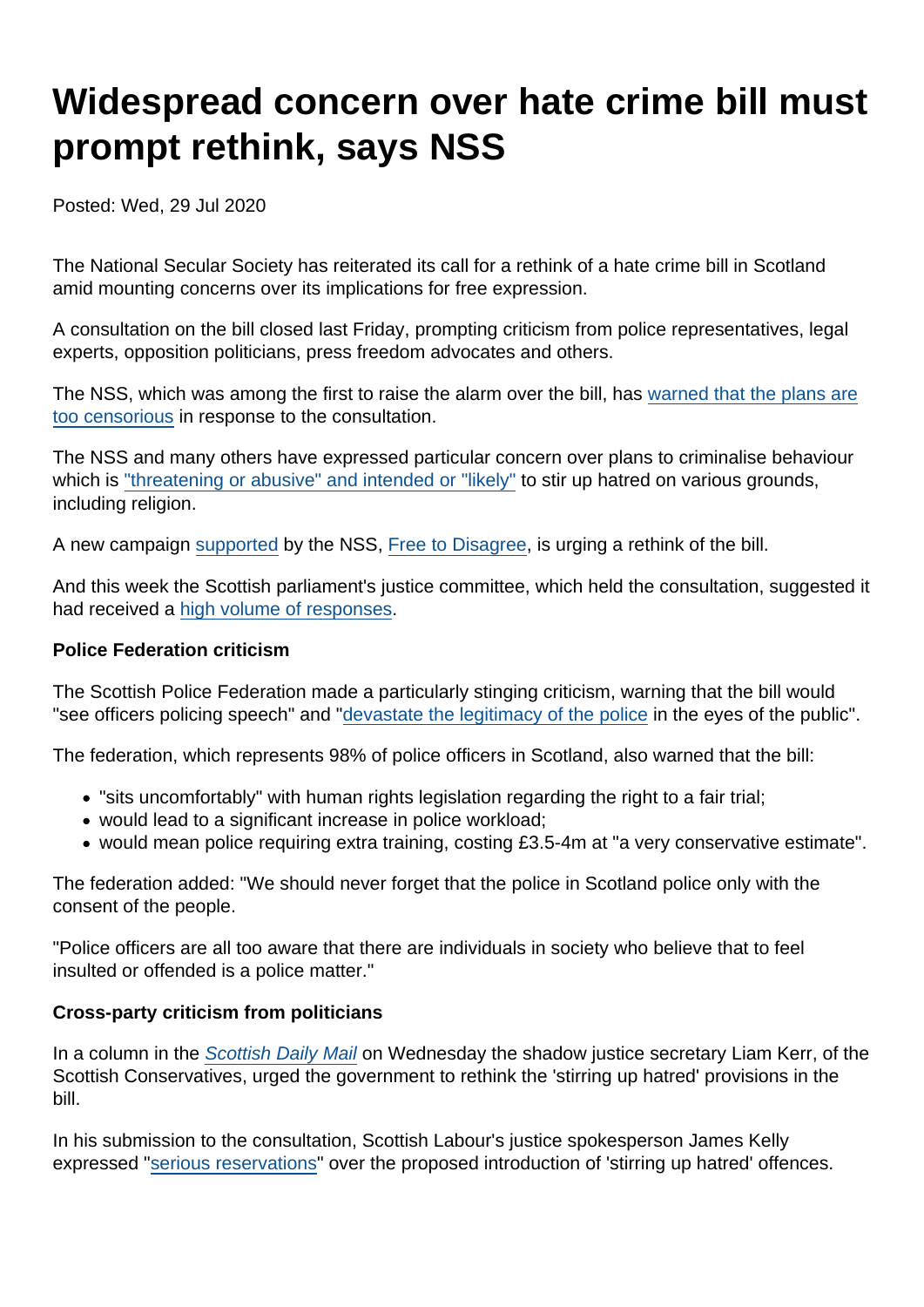The bill has also faced [criticism from Jim Sillars](https://www.spectator.co.uk/article/beware-scotland-s-hate-crime-bill), a former deputy leader of Yousaf's own Scottish National Party.

Other criticism

In this weekend's [Sunday Times,](https://www.thetimes.co.uk/article/alex-massie-devils-in-the-detail-with-scottish-hate-crime-bill-233j5dtng) columnist Alex Massie wrote: "Publishing cartoons of the Prophet Muhammad would, I suspect, lead to their publisher being investigated by the police." He noted the lack of solidarity with Salman Rushdie over the Satanic Verses affair and Charlie Hebdo when its cartoonists were murdered.

On Monday the Law Society of Scotland said it had [warned of "major flaws"](https://www.lawscot.org.uk/news-and-events/law-society-news/lack-of-clarity-in-hate-crime-bill-could-threaten-freedom-of-expression/) in the bill in its consultation submission, adding that the criminal threshold on 'stirring up hatred' was too low.

Elsewhere lawyers have warned that the bill would [bring "unintended consequences"](https://www.scottishlegal.com/article/fred-mackintosh-qc-practical-problems-with-the-hate-crime-and-public-order-bill) and make it [too difficult to know](https://www.dailymail.co.uk/news/article-8556175/New-vague-Scots-hate-crime-law-stifle-free-speech.html) when a crime has been committed.

The [Scottish Newspaper Society](https://www.telegraph.co.uk/news/2020/07/24/snps-hate-crime-bill-poses-grave-threat-freedom-press-risks/) and the [News Media Association](http://www.newsmediauk.org/Latest/nma-scottish-hate-crime-bill-poses-risk-to-freedom-of-expression) have warned that the bill poses a threat to press freedom.

Minister hints at compromise

Amid the criticism Scotland's justice minister Humza Yousaf has hinted at the possibility of compromise.

On Friday he defended the bill on Twitter, [writing](https://twitter.com/HumzaYousaf/status/1286690052479877123): "Surely we can agree the law should protect ppl from threatening or abusive behaviour that will stir up hatred against them?"

But he added: "As I have done with every bill I have ever taken through the parliament, I will look for common ground & where necessary offer compromise."

#### NSS comment

NSS chief executive Stephen Evans said the "deluge" of criticism of the bill should "be a wake-up call for those responsible for it".

"The Scottish government should now realise that this bill would significantly undermine freedom of expression and press freedom, fuel demands for censorship and impede the functioning of the police and legal system.

"We welcome the justice minister's suggestion that he may be prepared to compromise. We urge him to take another look at the bill and address the concerns that have been raised in response to this consultation."

Concerns raised in 2018

Last week it also [emerged](https://www.pressreader.com/uk/scottish-daily-mail/20200724/281487868669318) that an independent body which promotes access to justice had raised concerns of the potential impact of introducing 'stirring up hatred' offences in 2018.

The Faculty of Advocates had warned that "legitimate criticism could be construed as stirring up hatred" in response to a consultation on the widening of hate crime legislation.

The Free to Disagree campaign has also published a lengthy list of the [concerns which have been](https://freetodisagree.scot/catalogue-of-concerns/) [raised over the bill](https://freetodisagree.scot/catalogue-of-concerns/).

Image: Police Scotland Ford Focus, © Steven Straiton, [via Flickr](https://www.flickr.com/photos/st33vo/9452328447) [\[CC BY 2.0](https://creativecommons.org/licenses/by/2.0/)]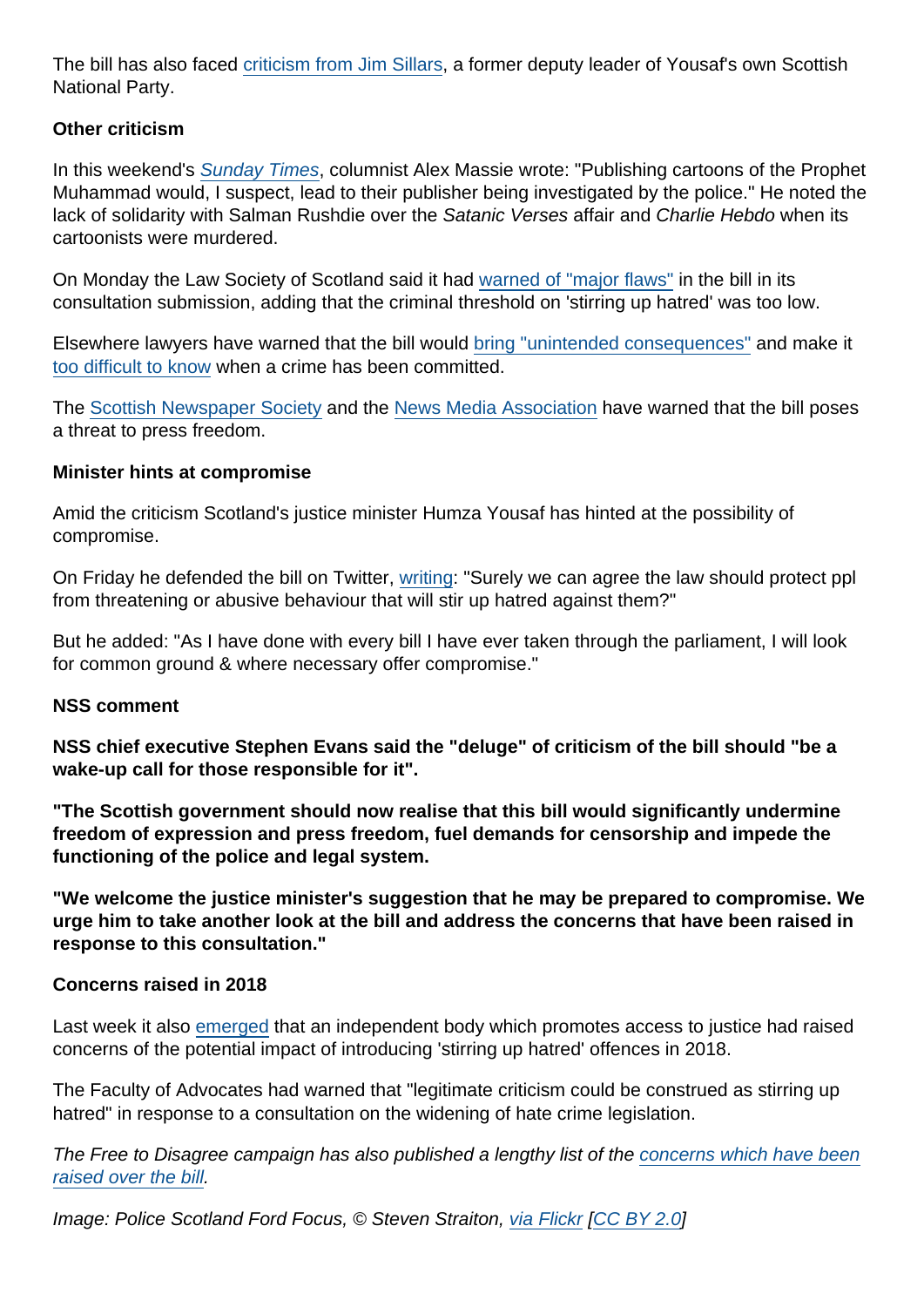# Protect free speech in Scotland

New hate crime laws proposed for Scotland could seriously undermine freedom of expression including the freedom to criticise or satirise religion. Find out more and help us protect free speech.

- [Find out more](https://www.secularism.org.uk/free-expression/scottish-hate-crime-bill.html)
- [Write to your MSP](https://www.secularism.org.uk/free-expression/write-to-your-msp.html)
- [Share on What's App](whatsapp://send?text=http://www.secularism.org.uk/news/2020/07/widespread-concern-over-hate-crime-bill-must-prompt-rethink-says-nss?format=pdf)
- [Share on Facebook](https://www.facebook.com/sharer/sharer.php?u=http://www.secularism.org.uk/news/2020/07/widespread-concern-over-hate-crime-bill-must-prompt-rethink-says-nss?format=pdf&t=Widespread+concern+over+hate+crime+bill+must+prompt+rethink,+says+NSS)
- [Share on Twitter](https://twitter.com/intent/tweet?url=http://www.secularism.org.uk/news/2020/07/widespread-concern-over-hate-crime-bill-must-prompt-rethink-says-nss?format=pdf&text=Widespread+concern+over+hate+crime+bill+must+prompt+rethink,+says+NSS&via=NatSecSoc)
- [Share on Email](https://www.secularism.org.uk/share.html?url=http://www.secularism.org.uk/news/2020/07/widespread-concern-over-hate-crime-bill-must-prompt-rethink-says-nss?format=pdf&title=Widespread+concern+over+hate+crime+bill+must+prompt+rethink,+says+NSS)
- [Subscribe to RSS Feed](/mnt/web-data/www/cp-nss/feeds/rss/news)

Tags: [Freedom of Expression](https://www.secularism.org.uk/news/tags/Freedom+of+Expression), [Scotland](https://www.secularism.org.uk/news/tags/Scotland)

## Related Campaigns

[Defend free speech](https://www.secularism.org.uk/defend-free-speech/)

Fundamental values cannot be defended by curtailing peaceful free expression

[Read More](https://www.secularism.org.uk/defend-free-speech/)

### [Freedom of Expression](https://www.secularism.org.uk/free-expression/)

We promote free speech as a positive value.

[Read More](https://www.secularism.org.uk/free-expression/)

#### [Blasphemy laws](https://www.secularism.org.uk/blasphemy/)

Blasphemy laws and religious restrictions on speech are incompatible with pluralism & human rights.

[Read More](https://www.secularism.org.uk/blasphemy/)